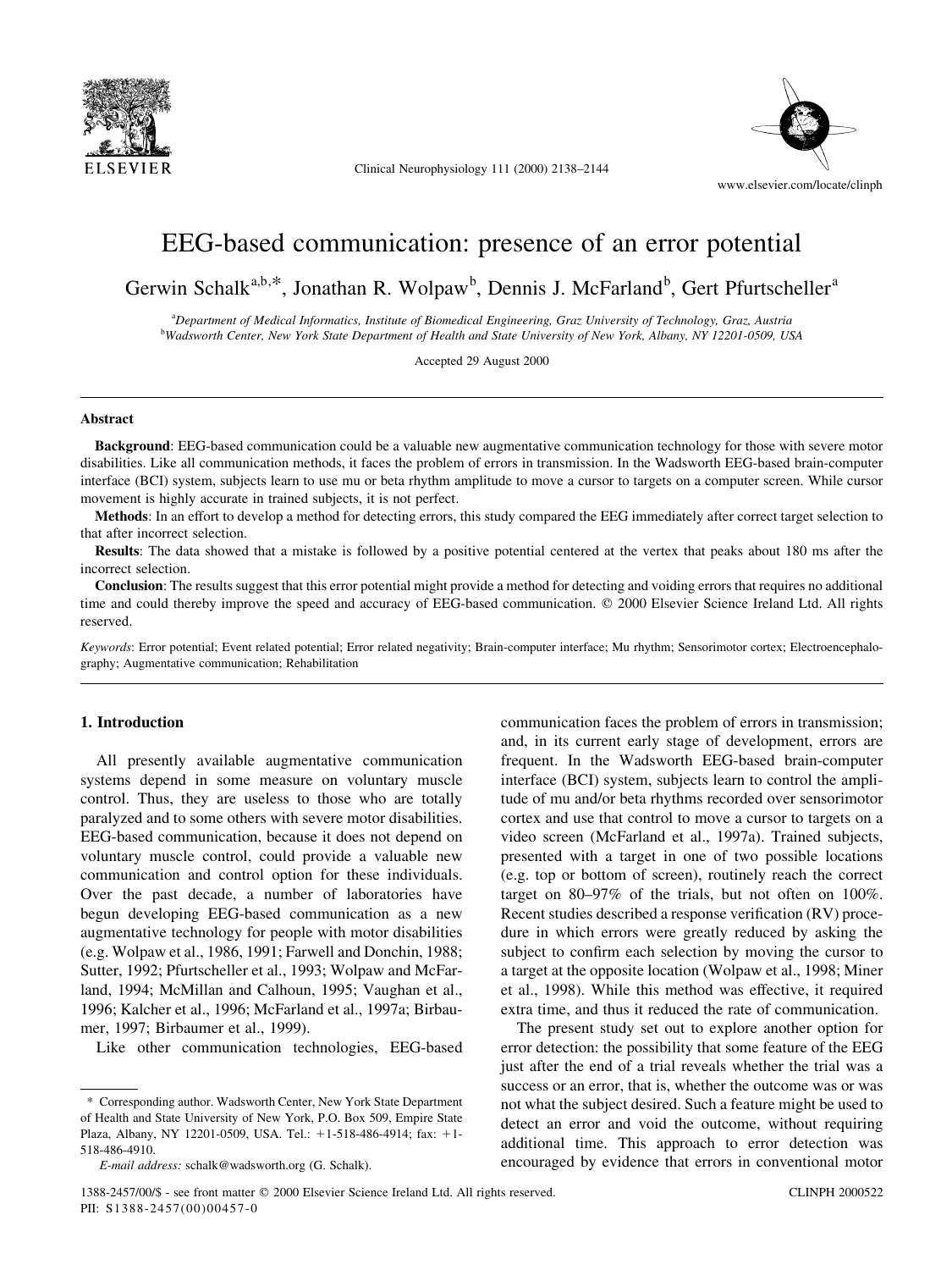performances have detectable effects on the EEG recorded just after the error occurs (Falkenstein et al., 1991, 1995; Bernstein et al., 1995; Gehring et al., 1995). The present results show that errors in EEG-based cursor control are in fact followed by an error potential that might be used to improve the speed and accuracy of EEG-based communication and control.

# 2. Methods

Subjects were 4 adults: one woman (i.e. subject C) and 3 men (i.e. subjects A, B, D), aged 59, 47, 34, and 45 years, respectively. Three had no disabilities, while one had an abnormal gait due to lower limb ankyloses secondary to hemophilia. All gave informed consent for the study, which had been reviewed and approved by the New York State Department of Health Institutional Review Board. After an initial evaluation defined the frequencies and scalp locations of each subject's spontaneous mu and beta rhythm activity, each subject learned EEG-based cursor control over 10 initial 30 min sessions (2–3/week) and then participated for an additional 14-98 sessions. These sessions were devoted to a variety of studies of EEGbased communication (e.g. the present study, McFarland et al., 1998; Miner et al., 1998; Vaughan et al., 1998). Over the course of each subject's participation, off-line data evaluations and concurrent improvements in system hardware and software led to adjustments in the electrode locations, frequency bands, and spatial filter used by the online algorithm that controlled cursor movement. The next section summarizes the on-line methodology used in the present study. A detailed description of system configuration and operation is available elsewhere (McFarland et al., 1997a; Ramoser et al., 1997).

## 2.1. Data collection

The subject sat in a reclining chair facing a video screen and was asked to remain motionless during performance. Scalp electrodes recorded 64 channels of EEG (Sharbrough et al., 1991), each referred to an electrode on the right ear (amplification 20 000; bandpass 1.0–60 Hz or 0.1–60 Hz). A subset of channels was digitized at 196 Hz and used to control cursor movement on-line as described below. In addition, all 64 channels were digitized at 128 Hz and stored for later analysis.

In this study, the subjects used mu or beta rhythm amplitude to control vertical cursor movement to a word (i.e. `YES' or `NO') located at the top or bottom edge of the video screen. Data were collected from each subject for 5–8 sessions of 30 min each. Each session consisted of 8 3 min runs, separated by 1 min breaks, and each run consisted of 20-32 individual trials. At the beginning of each run, the subject was told to select (i.e. move the cursor to) the word `YES' or the word `NO.' `YES' and `NO' runs alternated in each session (e.g. for runs 1, 3, 5 the correct selection was

`YES' and for runs 2, 4, 6 the correct selection was `NO'). Each trial began with a 1-s period during which the screen was blank. Then, `YES' appeared at the top or bottom edge of the screen and `NO' appeared at the opposite edge. One second later, the cursor appeared in the center of the screen and began to move vertically 10 times/s controlled by the subject's EEG as described below. The cursor had 188 possible vertical positions. The subject's goal was to move the cursor to the correct word. When the cursor reached a word (usually in  $2-3$  s), the screen went blank. This event signaled the end of the trial and is defined as time zero for the results presented in this study. Within 80 ms (i.e. the screen redraw time), the selected word, whether right or wrong, appeared in the center of the screen and remained for 100 ms. It appeared on the screen again from 1.0 to 1.1 s and from 2.0 to 2.1 s. Thus, the events on the screen at the end of the trial were the same for hits and misses (e.g. if `YES' was selected, the screen went blank and then 'YES' flashed 3 times whether or not it was the correct selection). After the third flash, the screen was blank for  $0.9$  s and then the next trial began. Each word appeared an equal number of times at each location, and its location was randomized in blocks of 8. Thus, accuracy expected in the absence of any EEG control was 50%.

Cursor movement was controlled as follows. Ten times/s, the last  $200 \text{ ms}$  of digitized EEG from  $1-3$  channels over sensorimotor cortex was re-referenced to a common average reference or a Laplacian derivation (McFarland et al., 1997b) and then submitted to frequency analysis by an autoregressive algorithm (McFarland et al., 1997a) to determine amplitude (i.e. the square root of power) in a mu and/or beta rhythm frequency band. The amplitudes for the  $1-3$  channels were combined to give a control signal that was used as the independent variable in a linear equation that controlled cursor movement. During the cursor movement period, eyeblink or other non-EEG artifacts were detected by monitoring specific frequency bands at specific electrodes (e.g. Fpz for eyeblinks); and whenever the amplitude in one of these bands exceeded a defined criterion, cursor movement was aborted. These trained subjects remained relaxed and blinked rarely during cursor movement, so that artifacts were infrequent.

#### 2.2. Data analysis

Analysis of the stored 64 ear-referenced EEG channels focused on the period before and after the moment when the cursor reached `YES' or `NO' and the screen went blank (i.e. defined here as time zero). For each channel of each subject, we computed the average EEG during this period for all correct trials (i.e. hits) and for all incorrect trials (i.e. misses). We then subtracted the former from the latter to produce the miss-minus-hit difference potential.

Subjects often blinked at or just after the end of a trial, presumably because they had deferred blinking during cursor movement. This behavior was consistent with work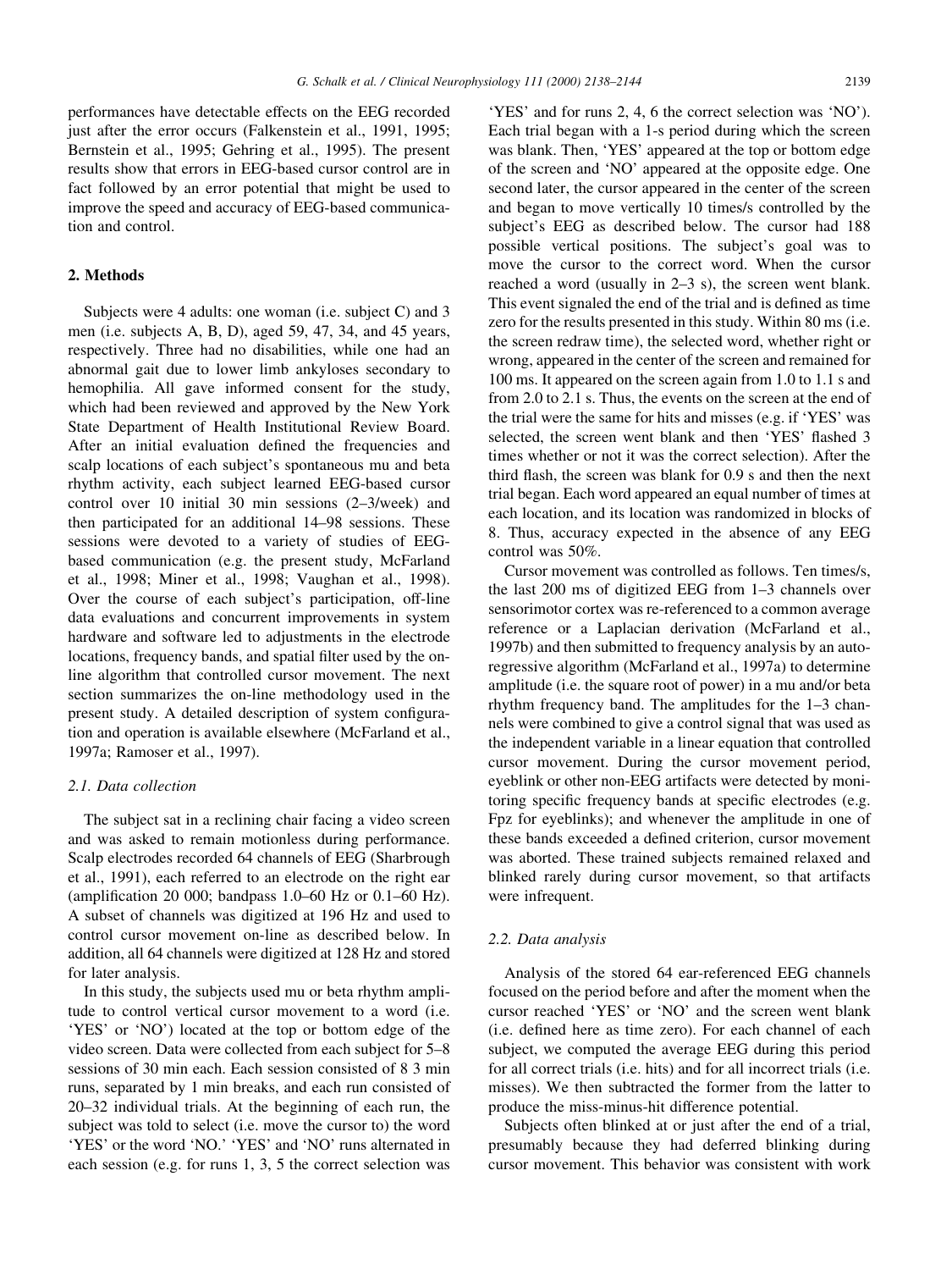indicating that people tend to defer blinking until the end of performance (Ohira, 1996). As a result, the EEG at the end of the trial (i.e. around time zero) was frequently contaminated by a prominent eyeblink artifact. In response to this problem, we analyzed the data by two different methods and compared the results. In one method, we applied the leastmean square (LMS) adaptive interference canceling (i.e. EOG correction) algorithm (Stearns and David, 1988; Bernardin, 1993) to the individual miss or hit trials prior to averaging. We used channel Fpz as the noise source and parameters  $n = 512$ , no. of delays = 20,  $m = 0.025$ ,  $r = 0.2$ , and noise-power = 0.5. In the other method, we simply eliminated all trials containing large eyeblink artifacts in the period from  $-220$  ms to  $+580$  ms. We did this by eliminating all trials in which EEG amplitude at Fpz exceeded 50  $\mu$ V at any point during this period (Verleger, 1993). Over all subjects, 38.2% of the hits and 26.5% of the misses remained. As will be seen, for each subject and for all subjects together, the miss-minus-hit difference potentials derived by these two methods were very similar. (As a further verification, we eliminated all trials in which Fpz exceeded 25  $\mu$ V. While this stringent criterion left only 27.3% of the hits and 16.8% of the misses, the missminus-hit difference potentials were still comparable to those produced by the  $50-\mu V$  criterion and by the EOG correction method.)

# 3. Results

Target accuracies for the 4 subjects, A-D, for the sessions devoted to this study were 94%, 93%, 86%, and 85%, respectively. The miss-minus-hit results were consistent across subjects and across analysis methods. Each subject showed a miss-minus-hit difference potential that consisted of a positive potential that peaked about 180 ms after the cursor reached a word and the screen went blank. This difference, henceforth called the `error potential,' was centered at the vertex (i.e. Cz). Fig. 1 (EOG-corrected data) and Fig. 2 (eyeblink-free data) show for each subject and all subjects together the error potentials at Cz and the scalp topographies for 40 ms periods near their peaks. The positive peak centered near the vertex is present in each subject and with both methods. The signal-to-noise ratio is clearly higher in Fig. 1, presumably due to the greater number of individual trials comprising each average. The only other noticeable difference between Figs. 1 and 2 is the greater prominence in Fig. 1 than in Fig. 2 of a later negative peak. This difference might reflect an actual difference between all the trials and the subset of eyeblink-free trials, or it might be an artifact of the EOG correction procedure. In any case, the two methods are in close agreement in regard to the major feature of the miss-minus-hit difference, the positive potential.

Fig. 3, derived from the eyeblink-free trials, shows the average EEG traces for hit trials and for miss trials for all subjects together at 9 scalp locations. The positive potential present after misses and absent after hits is evident, and it is largest at Cz.

To assess the signal-to-noise ratio and the statistical significance of the error potential, we analyzed EOGcorrected data from channel Cz. To eliminate lowfrequency voltage shifts, we calculated for each trial a linear regression from 0.92 s before the end of the trial to 3.08 s after and subtracted it from the trial's data. We then calculated for each trial the average amplitude for the 40 ms period encompassing the 180 ms peak of the error potential and determined from all the trials of each subject the value of  $r^2$ , the proportion of the total variance of the amplitudes that was accounted for by whether the trial was a hit or a miss. The results are shown in Table 1. They indicate that, while its signal-to-noise ratio was low, the error potential was clearly statistically significant in every subject.

To assess the possible value of the error potential for EEG-



Fig. 1. Average miss-minus-hit EEG traces at Cz from 0.92 s before the end of the trial to 1.08 s afterwards (left), and scalp topographies for 40 ms periods (indicated by bars in the traces) near the positive peak of the error potentials (right), for each subject (A-D) and for all subjects together. All signals were referenced to the right ear and EOG correction was applied to the individual trials prior to averaging (see text). The horizontal dashed lines indicate zero voltage.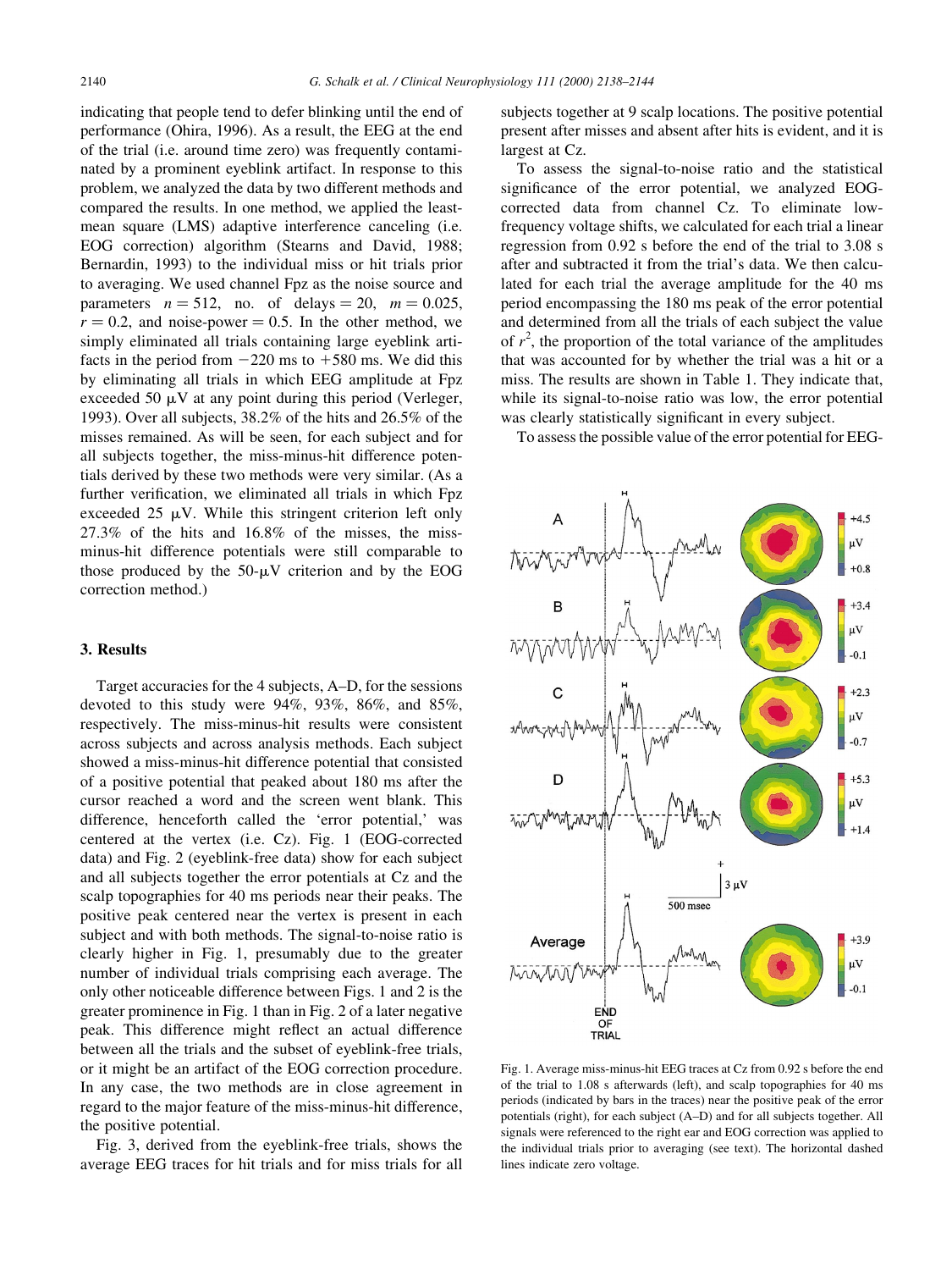

Fig. 2. Average miss-minus-hit EEG traces at Cz from 0.22 s before the end of the trial to 0.58 s afterwards (left), and scalp topographies for 40 ms periods (indicated by bars in the traces) near the positive peak of the error potentials (right), for each subject  $(A-D)$  and for all subjects together. Only trials without eyeblink artifacts are included in these averages (see text). All signals were referenced to the right ear. The horizontal dashed lines indicate zero voltage.

based communication, we calculated its expected effects on bits/trial and on accuracy. Information transfer rate, measured here as bits/trial, is a standard method of assessing communication systems (Pierce, 1980). It reflects both speed and accuracy. For example, with two targets and 100% accuracy, bits/trial is 1.00, while with two targets and 90% accuracy, bits/trial is only 0.53. In an off-line analysis of each subject's data, we compared the bits/trial and accuracy obtained without using the error potential to those obtained when we used the error potential to reject trials likely to be errors. Without use of the error potential, accuracy was simply

$$
A = \frac{\text{Hits}}{\text{All Trials}} \tag{1}
$$

and bits/trial was

$$
B = 1 + A \log_2 A + (1 - A) \log_2 (1 - A)
$$
 (2)

(Pierce, 1980). When we used the error potential, we rejected

trials for which the average amplitude for the 40 ms time period encompassing the error potential exceeded a threshold  $t_i$ , and varied  $t_i$  across the entire range of amplitudes from all trials. The accuracy was

$$
A(t_j) = \frac{\text{All Hits} - \text{Rejected Hits}}{\text{All Trials} - \text{Rejected Trials}}
$$
(3)

and bits/trial was

$$
B(t_j) = [1 + A\log_2 A + (1 - A)\log_2(1 - A)] \frac{\text{All Trials} - \text{Rejected Trials}}{\text{All Trials}} \tag{4}
$$

We then determined the maximum value of bits/trial. It is important to note that, as Eq. (4) shows, the number of trials used to determine bits/trial was always the total number of trials obtained from the subject, and thus included those trials that had been rejected and therefore conveyed no information (i.e. 0 bits). We also determined accuracy at the value of  $t_i$  that gave the maximum value of bits/trial.

Table 1 shows for each subject accuracy and bits/trial without and with use of the error potential. For subjects A, C, and D, the error potential clearly increased both accuracy and bit rate, while for subject B it had only minimal effects. As would be expected, the improvement provided by the error potential correlated with its  $r^2$  value, also shown in Table 1.

## 4. Discussion

The results summarized in Figs.  $1-3$  and in Table 1 indi-



Fig. 3. Average EEG traces from all subjects for hits (solid) and misses (dashed) for different electrode positions from 0.22 s before the end of the trial to 0.58 s afterwards. Only trials without large eyeblink artifacts are included in these averages (see text). The arrows indicate the end of the trial. In order to facilitate observation of the positive error potential that peaks about 180 ms after the end of the trial, hit and miss traces were aligned vertically so as to superimpose their voltage levels prior to the end of the trial. All signals were referenced to the right ear.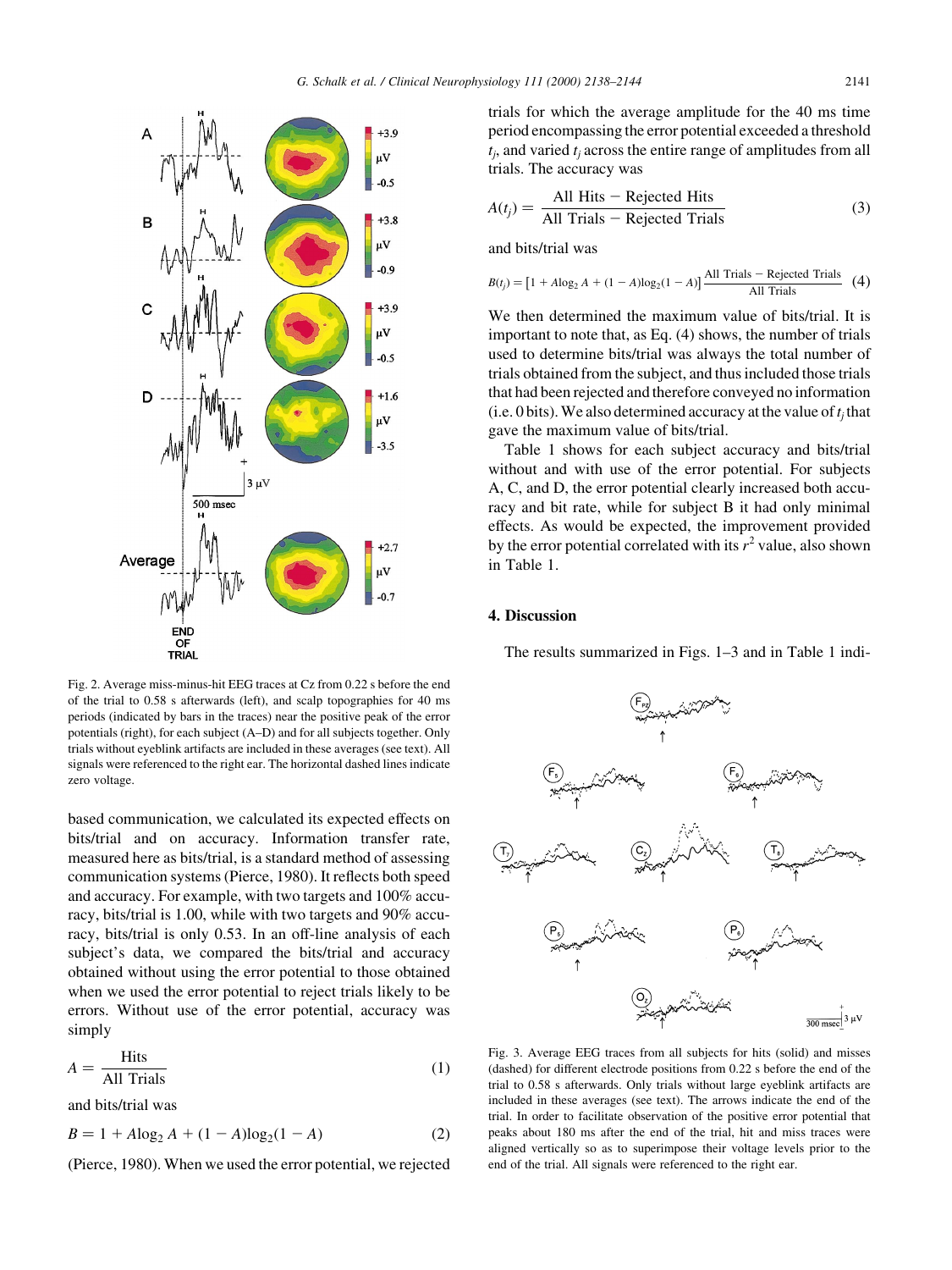| Subject      |       | Accuracy without EP $(\% )$ | Accuracy with EP $(\%)$ | Bits/trial without EP | Bits/trial with EP | Gain in bits/trial $(\%)$ |
|--------------|-------|-----------------------------|-------------------------|-----------------------|--------------------|---------------------------|
| А            | 0.064 | 93.9                        | 95.3                    | 0.670                 | 0.691              |                           |
| B            | 0.035 | 93.1                        | 93.2                    | 0.638                 | 0.639              |                           |
| $\mathsf{C}$ | 0.061 | 85.5                        | 88.4                    | 0.404                 | 0.419              |                           |
| D            | 0.124 | 85.4                        | 90.6                    | 0.399                 | 0.481              | ∠⊥                        |

Signal-to-noise ratio (expressed in  $r^2$ ) of the error potential (EP), accuracy and bits/trial without and with the error potential, and the gain in bits/trial provided by the error potential for each subject $a$ 

<sup>a</sup> All  $r^2$  values are significant with  $P \le 0.001$ .

cate that in these trained subjects errors are associated with a statistically significant error potential centered at the vertex and consisting of a positive potential occurring about 180 ms after the end of the trial. The vertex focus of this potential, combined with the fact that it is visible both in the EOG-corrected data and in the eyeblink free data, indicate that it is error-related EEG activity rather than a non-EEG artifact or EEG activity associated with eyeblinks. Furthermore, the display at the end of the trial was identical for hits and misses, i.e. the selected word flashed whether it was right or wrong; and analysis showed that success probability did not depend on the location of the correct word or on which word was correct. Thus, this error potential cannot be attributed to some aspect of the sensory input occurring at the end of the trial. It can be confidently ascribed to the subject's knowledge that an error has occurred.

While the potential shown in Figs. 1 and 2 clearly depends on the subject's perception of an error, it is not clear what exactly evokes the potential. It might be evoked by the blanking of the screen at the end of a trial and/or by the subsequent flash of the wrong word (though the potential is probably too early to be due to the flash). Alternatively, the process leading to the error potential might begin prior to the end of the trial, as the cursor's approach to the wrong word leads the subject to anticipate an error. If this does occur, the 180 ms peak latency of the error potential in Figs. 1 and 2 is deceptively low and its actual latency is difficult to determine.

While the positive error potential peaking at 180 ms is the most prominent and consistent phenomenon evident in the results, Figs. 1 and 2 prompt several other observations. In subjects A, B, and D at least, the voltage level deviates from zero before the end of the trial. This difference between hit trials and miss trials could reflect a difference in slow cortical potentials related to attention or expectancy (Birbaumer et al., 1990; Rockstroh et al., 1982). In addition, the data of subject B in Fig. 1 show low-amplitude 10 Hz rhythmic activity prior to the end of the trial, and similar activity may be discernible in subjects A and C. This activity might reflect a small difference between hit and miss trials in mu rhythm phase or amplitude or in a cortical potential evoked by the 10/s cursor movements.

#### 4.1. Nature of the error potential

Error potentials, both positive and negative in polarity,

have been detected with a variety of tasks. They have been noted in choice-reaction tasks (Falkenstein et al., 1991, 1995; Bernstein et al., 1995; Gehring et al., 1995), language processing (Friederici et al., 1993), and time estimation (Miltner et al., 1997). The error potential described here could be a comparable phenomenon. On the other hand, because errors are relatively unusual in these trained subjects, the present error potential could be an example of a P3, or `oddball' response to an infrequent stimulus, i.e. an error. This interpretation might be tested by studies of new subjects during their first few training sessions, when accuracy is usually low (i.e.  $50-70\%$ ). If the error potential described here is a P3 response to an unusual event, it should be much less prominent in such subjects, while if it is simply a response to an error it should be equally prominent.

#### 4.2. Possible value of the error potential for communication

Whatever the nature of the error potential, the central issue for EEG-based communication is how useful the error potential can be in detecting errors in single trials, and thereby improving accuracy and/or information transfer rate. While its signal-to-noise ratio is low, Table 1 shows that, for 3 of the 4 subjects, the error potential could increase both accuracy and information transfer rate. In the remaining subject, it would probably have only a small effect. (While the improvement provided by the error potential depends on the value of  $t_i$ , the threshold for trial rejection, which in actual on-line applications would have to be determined by prediction from previous results, experience with prediction of other crucial parameters (e.g. Ramoser et al., 1997) suggest that accurate prediction of  $t_i$  should not be difficult.)

Furthermore, more sophisticated EOG correction algorithms and better methods for recognizing and measuring the error potential could substantially improve its signal-tonoise ratio, and thereby increase its impact on accuracy and bits/trial. The linear single-reference LMS EOG correction algorithm used here does not take into account possible phase differences between the noise channel (i.e. Fpz) and the signal channel (i.e. Cz), and it only uses one noise channel, which may not be enough, even for measurements along the midline (Elbert et al., 1985). Other methods could provide superior EOG correction and thus more consistent error potentials (Berg, 1986; Cerrutti et al., 1988; James et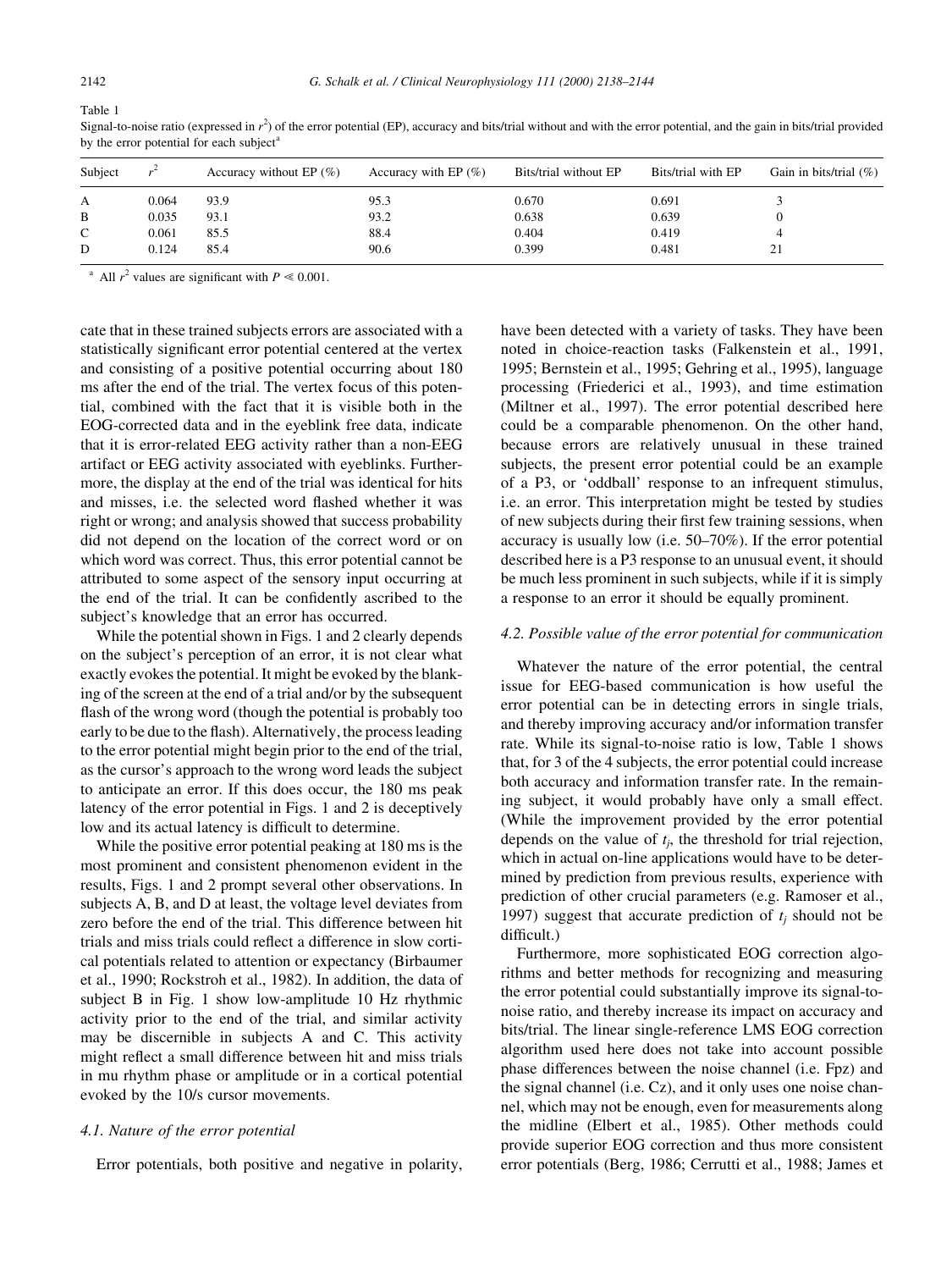al., 1997). The optimal method for recognizing and measuring the error potential also remains to be defined (e.g. absolute amplitude criterion or pattern matching algorithms). Changes in subject performance could also prove beneficial. The signal-to-noise ratio of the error potential might increase if subjects learned to defer blinking during the period immediately after the trial, as they now do during the trial. In addition, it is possible that, when the error potential is incorporated into the on-line algorithm, subjects will learn to increase its amplitude and consistency, just as they now learn to control mu or beta rhythm amplitude.

With further investigation of these issues, the error potential described in this study could play an important role in EEG-based communication. As explained in Pierce (1980), and originally in Shannon and Weaver (1964), errors greatly reduce information transfer rate. Thus, a procedure that permits many errors to be recognized and voided, and does not require additional time, could substantially improve the rate of EEG-based communication.

# Acknowledgements

This work was supported by the National Center for Medical Rehabilitation Research of the National Institutes of Health (Grant HD30146) in the USA and the Fonds zur Förderung der wissenschaftlichen Forschung (Project P11208) in Austria.

# References

- Berg P. The residual after correcting event-related potentials for blink artifacts. Psychophysiology 1986;23(3):354-364.
- Bernardin CP. C/Math Toolchest for engineering and scientific applications, Englewood Cliffs, NJ: Prentice Hall, 1993. pp. 126-335.
- Bernstein PS, Scheffers MK, Coles MGH. `Where did I go wrong?', A psychophysiological analysis of error detection. J Exp Psychol Hum Percept Perform 1995;21:1312-1322.
- Birbaumer N. Slow cortical potentials: their origin, meaning, and clinical use. In: van Boxtel GJM, Böcker KBE, editors. Brain and behavior past, present, and future, Tilburg: Tilburg University, 1997. pp. 25-39.
- Birbaumer N, Elbert T, Canavan AG, Rockstroh B. Slow potentials of the cerebral cortex and behavior. Physiol Rev 1990;70:11-41.
- Birbaumer N, Ghanayim N, Hinterberger T, Iversen I, Kotchoubey B, Kübler A, Perelmouter J, Taub E, Flor H. A spelling device for the paralysed. Nature 1999;398:297-298.
- Cerrutti S, Chiarenza G, Liberati D, Mascellani P, Pavesi G. A parametric method of identification of single-trial event-related potentials in the brain. IEEE Trans Biomed Eng 1988;35:9701-9711.
- Elbert T, Lutzenberger W, Rockstroh B, Birbaumer N. Removal of ocular artifacts from the  $EEG - a$  biophysical approach to the EOG. Electroencephalogr Clin Neurophysiol 1985;60:455-463.
- Falkenstein M, Hohnsbein J, Hoormann J, Blanke L. Effects of crossmodal divided attention on late ERP components. II. Error processing in choice reaction tasks. Electroencephalogr Clin Neurophysiol 1991;78:447-455.
- Falkenstein M, Hohnsbein J, Hoormann J. Event-related potential correlates of errors in reaction tasks. Electroencephalogr Clin Neurophysiol 1995;44:287±296.
- Farwell LA, Donchin E. Talking off the top of your head: toward a mental

prosthesis utilizing event-related brain potentials. Electroencephalogr Clin Neurophysiol 1988;70:510-523.

- Friederici AD, Pfeifer E, Hahne A. Event-related brain potentials during natural speech processing: effects of semantic, morphological and syntactic violations. Cogn Brain Res 1993;1:183-192.
- Gehring WJ, Coles MGH, Meyer DE, Donchin E. A brain potential manifestation of error-related processing. Electroencephalogr Clin Neurophysiol 1995;44:261-272.
- James CJ, Hagan MT, Jones RD, Bones PJ, Carroll GJ. Multireference adaptive noise canceling applied to the EEG. IEEE Trans Biomed Eng 1997;44(8):775-779.
- Kalcher J, Flotzinger D, Neuper C, Goelly S, Pfurtscheller G. Graz braincomputer interface  $II$  – towards communication between humans and computers based on online classification of three different EEG patterns. Med Biol Eng Comput 1996;34:382-388.
- McFarland DJ, Lefkowicz AT, Wolpaw JR. Design and operation of an EEG-based brain-computer interface with digital signal processing technology. Behav Res Methods Instrum Comput 1997a;29:337-345.
- McFarland DJ, McCane LM, David SV, Wolpaw JR. Spatial filter selection for EEG-based communication. Electroencephalogr Clin Neurophysiol 1997b;103:386-394.
- McFarland DJ, McCane LM, Wolpaw JR. EEG-based communication and control: short-term role of feedback. IEEE Trans Rehabil Eng  $1998:6:7-11$ .
- McMillan GR, Calhoun GL. Direct brain interface utilizing self-regulation of steady-state visual evoked response (SSVER). Proc RESNA Ann Conf 1995;15:693-695.
- Miltner WHR, Braun CH, Coles MGH. Event-related brain potentials following incorrect feedback in a time-estimation task: evidence for a `generic' neural system for error detection. J Cogn Neurosci 1997;9(6):788±798.
- Miner LA, McFarland DJ, Wolpaw JR. Answering questions with an EEGbased brain-computer interface (BCI). Arch Phys Med Rehab 1998;79:1029±1033.
- Ohira H. Eyeblink activity in a word-naming task as a function of semantic priming and cognitive load. Percept Mot Skills 1996;82:835-842.
- Pfurtscheller G, Flotzinger D, Kalcher J. Brain-computer interface a new communication device for handicapped persons. J Microcomput Appl 1993;16:293±299.
- Pierce JR. An introduction to information theory, New York: Dover, 1980. pp. 145-165 et passim.
- Ramoser H, Wolpaw JR, Pfurtscheller G. EEG-based communication: evaluation of alternative signal prediction methods. Biomed Techn  $1997:42:226-233$ .
- Rockstroh B, Elbert T, Birbaumer N, Lutzenberger W. Slow brain potentials and behavior, Baltimore, MD: Urban & Schwarzenberg, 1982. pp.  $14 - 22$
- Shannon CE, Weaver W. The mathematical theory of communication, Urbana, IL: University of Illinois Press, 1964.
- Sharbrough F, Chatrian GE, Lesser RP, Luders H, Nuwer M, Picton TW. American Electroencephalographic Society guidelines for standard electrode position nomenclature. J Clin Neurophysiol 1991:8:200-202.
- Stearns SD, David RA. Signal processing algorithms, Englewood Cliffs, NJ: Prentice Hall, 1988. pp. 254-265.
- Sutter EE. The brain response interface: communication through visuallyinduced electrical brain responses. J Microcomput Appl 1992;15:31-45.
- Vaughan TM, Wolpaw JR, Donchin E. EEG-based communication: prospects and problems. IEEE Trans Rehabil Eng 1996;4:425-430.
- Vaughan TM, Miner LA, McFarland DJ, Wolpaw JR. EEG-based communication: analysis of concurrent EMG activity. Electroencephalogr Clin Neurophysiol 1998;107:428-433.
- Verleger R. Valid identification of blink artifacts: are they larger than 50 mV in EEG records? Electroencephalogr Clin Neurophysiol 1993;87:354-363.
- Wolpaw JR, McFarland DJ. Multichannel EEG-based brain-computer